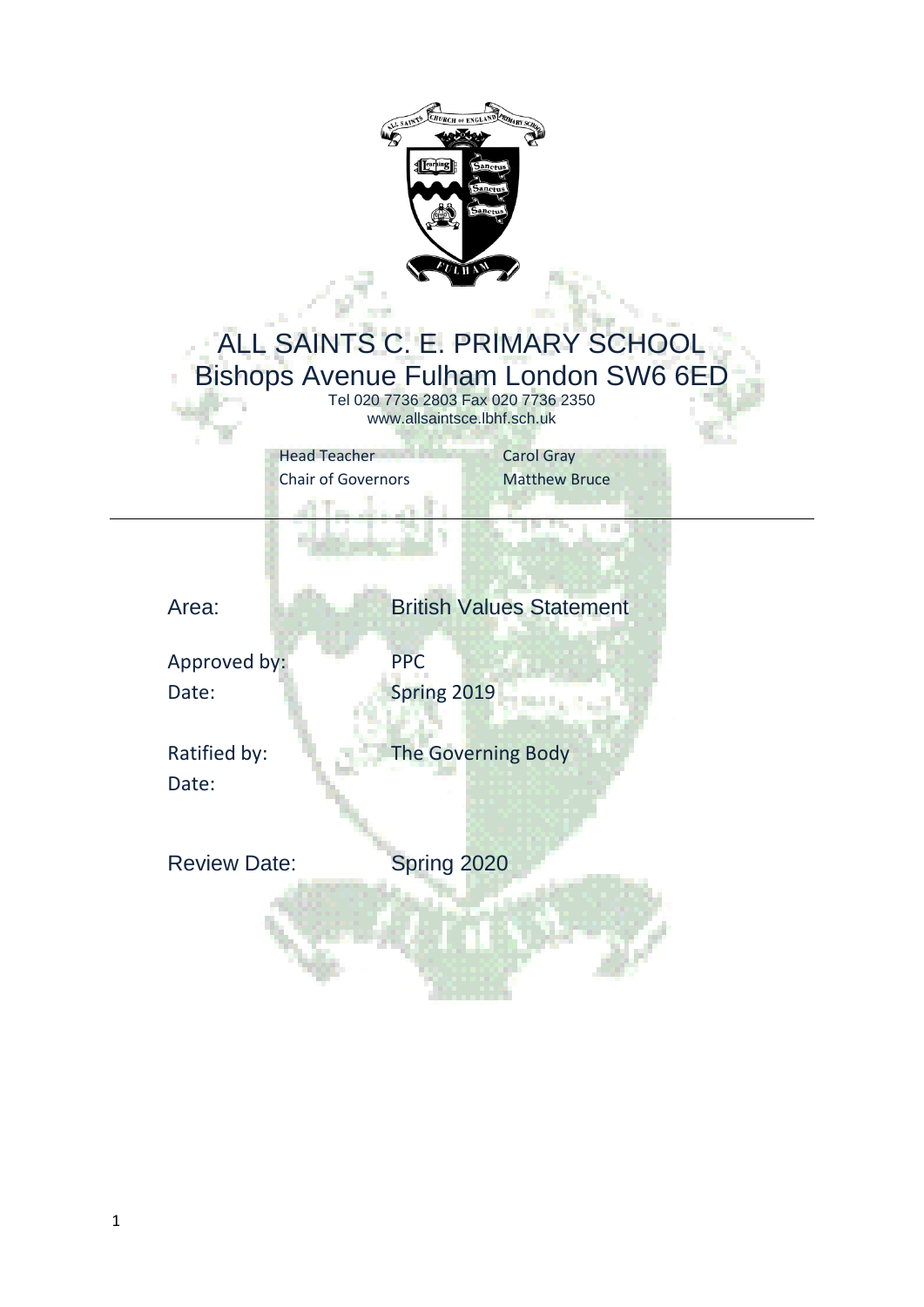# **Preparing children for Life in Modern Britain**

At All Saints School we take very seriously our responsibility to work alongside parents in order to prepare children for life as active and responsible citizens in modern Britain. In addition to the core Christian values on which our school is founded, we also ensure that values linked with British Identity are introduced, discussed and lived out through the ethos and work of the school. All curriculum areas provide a vehicle for furthering understanding of these concepts and, in particular, our R.E, PSHE, History and Citizenship lessons provide excellent opportunities to deepen and develop understanding.

We make considerable effort to ensure that children have exposure to experiences beyond the immediate school environment in order to live out these values for themselves. We achieve this via a multiple diet of visits, activities and special events.

**All A** 

**STEP** 

Allmayer (1)

a.

# **General overview**

All Saints School is committed to serving the community and surrounding areas. We recognise the multi-cultural, multi-faith nature of the United Kingdom and understand the crucial role our school plays in promoting knowledge and understanding of this.

#### **Democracy**

**To understand how they can influence decision making through a democratic process**

**SEPA LAB** 

- We empower pupils by giving them choices about things that they believe to be important. By valuing each opinion and by listening and responding to that opinion we demonstrate that we support democracy and liberty.
- Our School Council representatives are elected via an election, with each candidate presenting reasons for being selected. **PERMIT AND**
- Regular debates are held in all classes from Year 1, and resulting issues are taken to School Council.
- The School Council is led by the deputy head and adheres to democratic processes, including reporting its actions to the Governing Body.
- Principles of democracy are explored via the History and RE curriculum as well as in assemblies.
- Though RULER every class has the opportunity to create their own Class Charter stating how they want to feel, how they will work together to achieve what they want and how they will solve any conflict.
- Our older pupils take part in Pupil Parliament organised by the LA, in which they present and debate on varying subjects.

#### **Individual Liberty**

### **To understand that while people may hold different view, we may show respect towards them.**

- The PSHE curriculum and RULER embody values of mutual respect and develop empathy with others, through teaching health and well-being, relationships, living in the wider world themes and exploring 'feeling words'.
- Through sports coaching, we promote an attitude of equality and fairness.
- Our regular paired reading promotes respect and appreciation between pupils across different age groups.